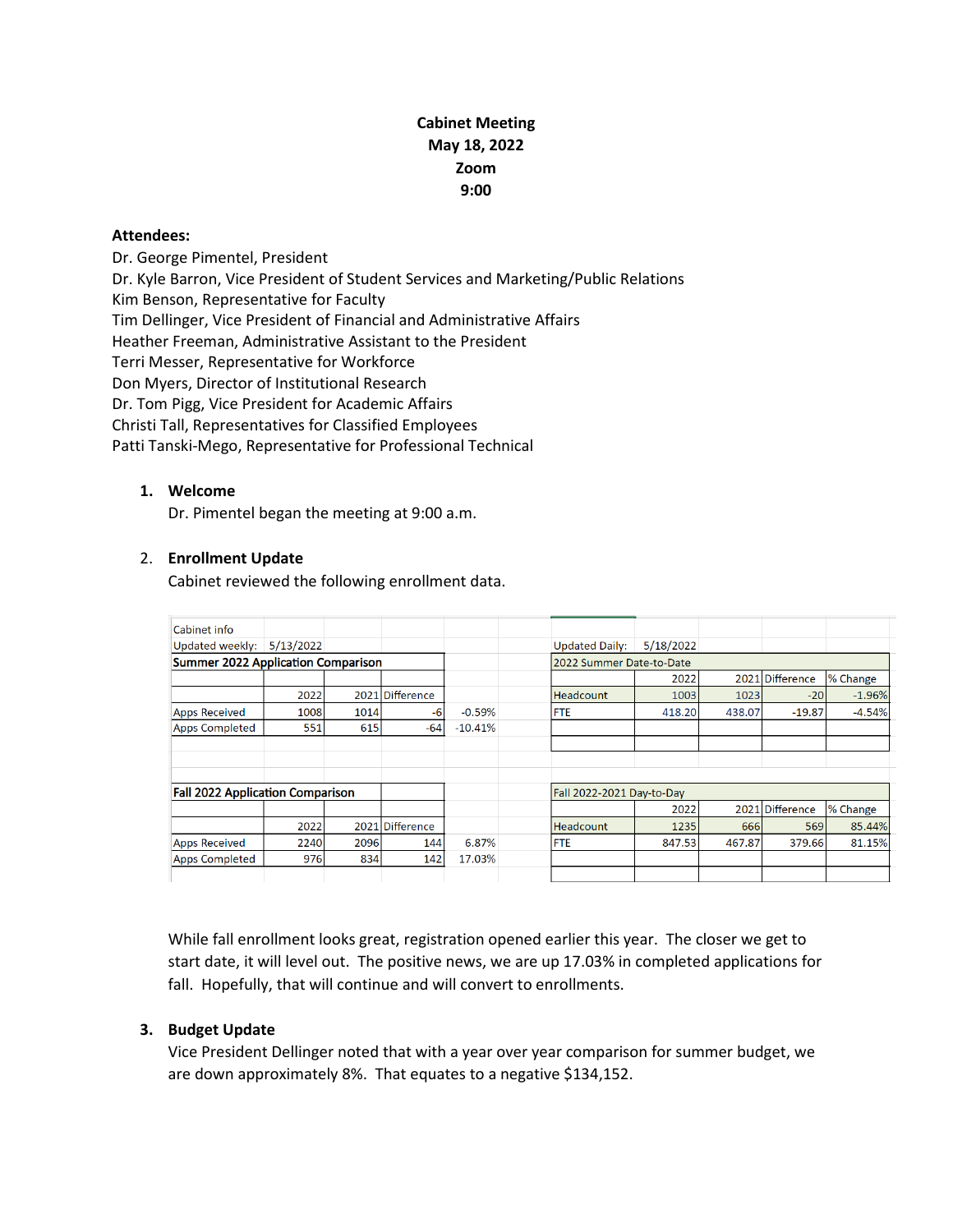Dr. Pimentel for 2022-2023 budget submission, we only funded items that were must haves, like accreditation fees, TBR charge backs, etc. Items funded was sent to vice president's for sharing but will also be sent to President's Cabinet following this meeting.

We will focus on keeping fall enrollment flat or up from last year. We also need to keep them enrolled. Dr. Barron will send Cabinet fall to spring retention numbers. If we have additional funding in October, we will then take a look at budget requests and how best to reinvest in the college. Budget training was also discussed by Cabinet.

## **4. President's Newsletter/e-mail updates**

Dr. Pimentel asked Cabinet for feedback on the end of semester update e-mail. Cabinet thought a periodic update e-mail to campus would be beneficial.

#### **5. 4% COLA Update**

Governor Lee's budget had proposed a 4% raise for state employees. Based on TBR guidelines, the 4% was included in JSCC's budget submission and the college has tentatively decided that due to inflation, we would use the entire 4% as a cost of living adjustment for JSCC employees.

With the review of the Job Analysis Questionnaires still in progress with the consultants, Cabinet was supportive of the 4% COLA decision and recommends a communication be sent to campus from administration.

#### **6. Strategic Planning Update**

The due date for vice presidents to have feedback on phase two of the strategic planning process is June 3. TBR would like the completed plan submitted for review at the July Board meeting**.** 

## **7. Steering Committee Recommendations**

Cabinet was sent a copy of the Steering Committee's standing committee appointment recommendations. Committee appointments begin with the new academic year, August 1. There are several positions that are vacant or individuals that have left the institution. The committee elected to hold on repopulating those seats on committees until the individuals actually left the institution and positions were refilled. Once the Steering Committee updates the committee structure for the academic year, they will send an updated list to Cabinet.

With no further discussion, Dr. Barron made a motion to approve the Steering Committee's recommendations for 2022-2023 standing committee appointments. Christi Tall seconded the motion. A vote was taken with no opposed. The recommendation is approved.

#### 8. **Wayfinding Update**

The wayfinding proposal was approved and the contract has been signed off on by appropriate signatories. The RFP for the actual signage should be complete soon and the updates to campus will begin. We hope to have all new signage in place by fall.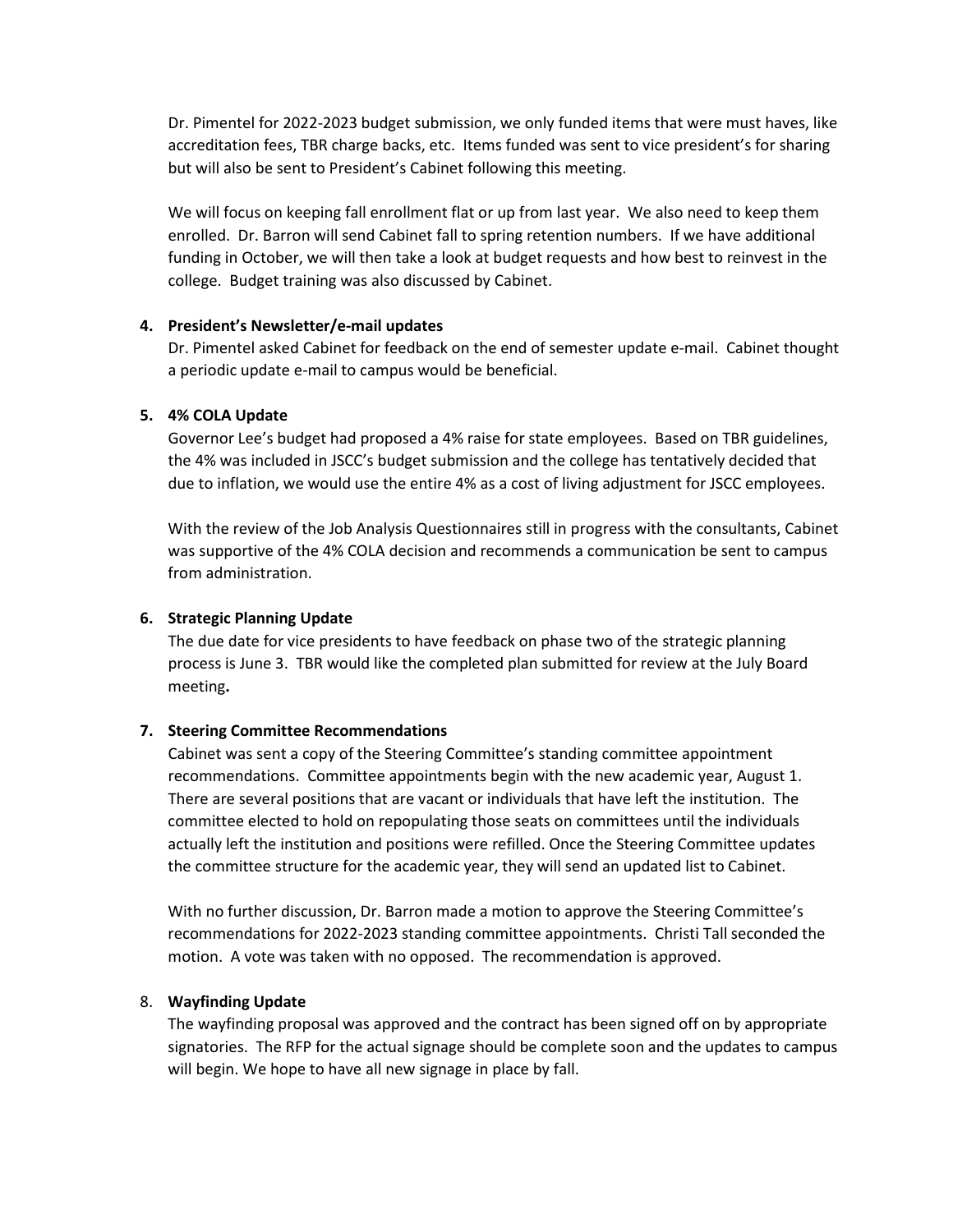Comments of concern have been expressed on several occasions regarding the sign by the McWherter Center entrance. The wayfinding project will add a sign that highlights JSCC more. Cabinet discussed the possibility of updating the existing McWherter entrance signage with the proposed West Tennessee Regional Workforce Training building that is a top contender for THEC Capitol Outlay funding. Those working on language for JSCC's Capital Outlay funding request will see if the sign update can be justified and added to the proposal.

## **9. Summer Work Policy**

The summer work policy will allow a little more flexibility for work in the summer. Since we are already remote on Friday, you can't count Friday as a long day. Those hours have to be on campus. Cabinet discussed one-person offices and how best to manage those requests. Supervisors have the flexibility to approve or deny requests based on the needs of the office and institution.

Patti Tanski-Mego made a motion to approve the exception of the 30-day review. Christi Tall seconded the motion. A vote was taken with no opposed. The motion to approve the exception of the 30-day policy review passed.

Dr. Pigg made the motion to approve the Summer Work Policy. The motion was seconded by Vice President Dellinger. A vote was taken with no opposed. The attached Summer Work Schedule Policy was approved.

Vice Presidents will send out the policy information. Typically, the end date has been the last date of summer school classes. Supervisors should set the date that best supports their areas.

## **10. IR Director and VPAA Search Update**

The IR Director hiring committee has candidate interviews scheduled for next Monday. A recommendation should be made to the President's Office by the end of next week.

The VPAA search is still in progress. We hope to make an announcement by June 1.

## **11. Summer Cabinet Meetings**

We will meet once a month or when information needs to be shared. If a Cabinet member has an agenda topic that needs to be discussed prior to the next meeting, please let us know. We can schedule additional meetings as needed.

## **12. Dr. Pimentel's Out of Office Dates**

Dr. Pimentel will be out of the office on the following days this summer.

June 7-13 – He will be on annual leave but will reply to e-mails and attend virtual meetings as needed.

June 15 – He will be out of office for pre-operation procedures.

June 16-17 – He will be attending the TBR Quarterly Board meeting at Columbia State.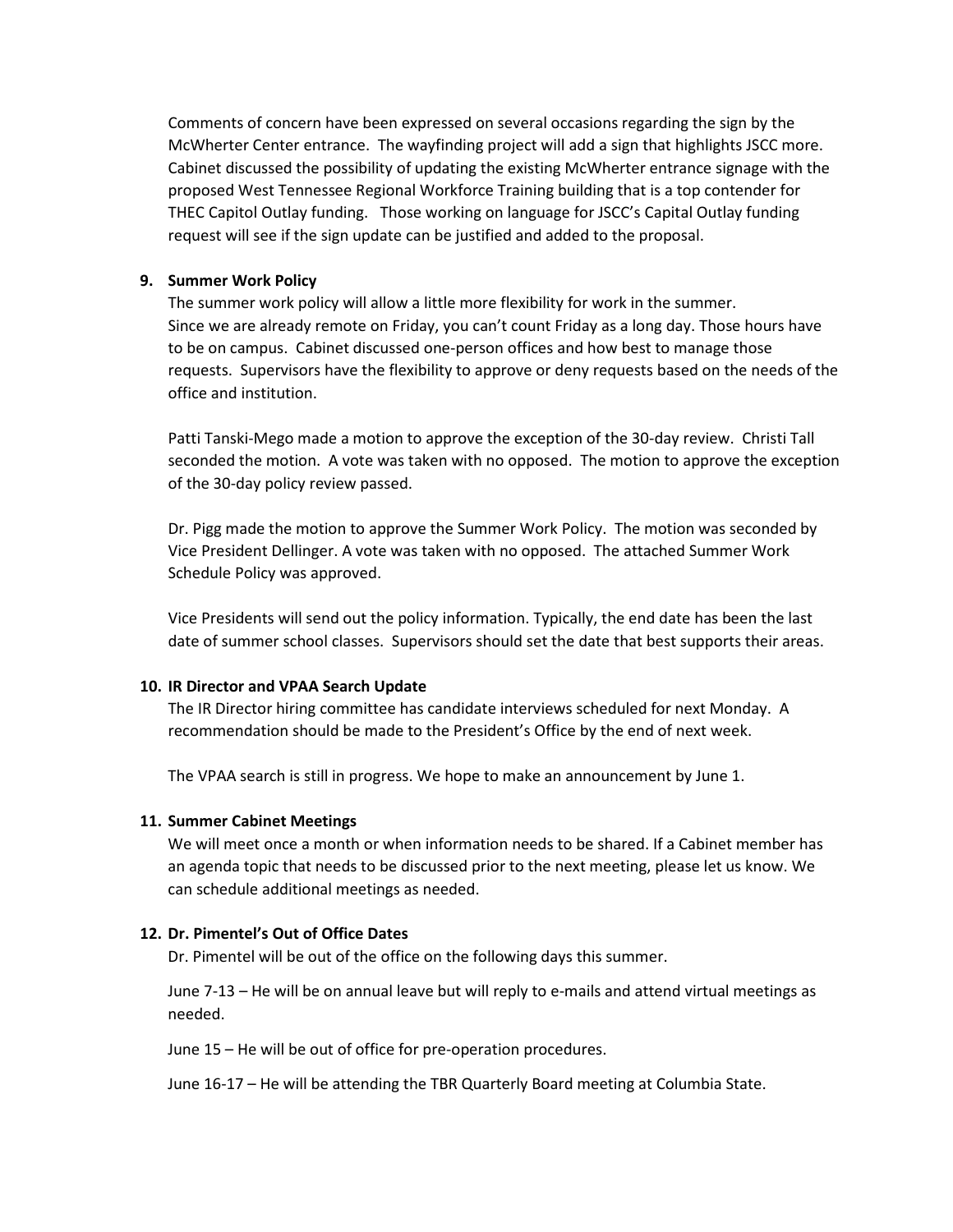June 21-24 – He will have surgery on June 21 and will be unavailable through the 24<sup>th</sup> of June. He will reevaluate the need for leave after the 24<sup>th</sup>. During that timeframe, we will follow our administrator in charge policy for the next in line to make decisions.

#### **13. Campus Facemask Signage**

The decision was made that the campus facemask signage can be removed.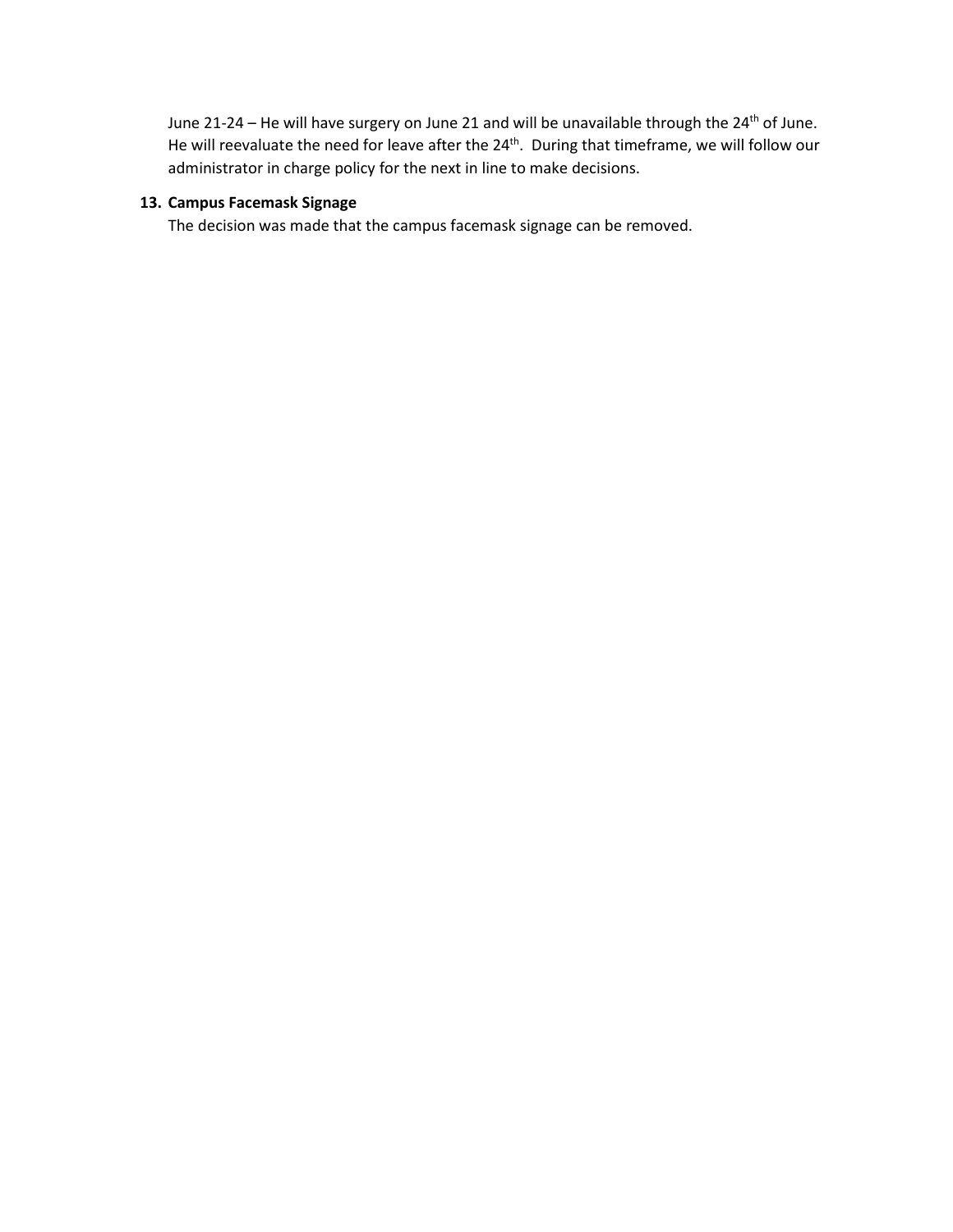# **JACKSON STATE COMMUNITY COLLEGE POLICY**

**TBR Policy Reference:** 5.01.01.20-Alternate Work Schedule **JSCC Policy Chapter:** 5.01.01.21

**Subject:** Summer Work Schedule Policy

**Office Responsible:** Human Resources

#### **Policy**

In an effort to provide greater work schedule flexibility for Administrative, Professional, and Support Staff, the College will grant regular non-faculty employees the opportunity to have an alternate work schedule during the summer months. The specific dates in which the program is in effect will be determined by the president. Department heads have the flexibility to begin and end the program for their unit any time during this period dependent upon such factors as workload, etc. Department heads will be responsible for scheduling work hours and providing the appropriate documentation for timekeeping and leave reporting pursuant to the Fair Labor Standards Act, Tennessee Board of Regents policies and guidelines, and Jackson State Community College policies.

## **Definition**

Summer work schedule allows employees to work hours that are not within the standard 8 a.m. to 4:30 p.m. range, while maintaining a high level of service to students, faculty, staff and the public. It also allows employees to work the minimum 37.5 hours per week in a fourday schedule.

All full-time employees of the College shall work a minimum of 37.5 hours per week. **The official workday is 7.5 hours and a one-hour lunch break. The core hours of College operation are from 8 a.m. to 4:30 p.m.** Some departments require irregular schedules or work hours to effectively perform required responsibilities.

Summer work schedule will result in a change in the daily regular working hours from the normal 8 a.m. to 4:30 p.m. Supervisors must insure that services are maintained during peak work hours.

## **The following guidelines will be used to administer the program:**

Alternate work schedules will be available for a period during summer months as designated by the president.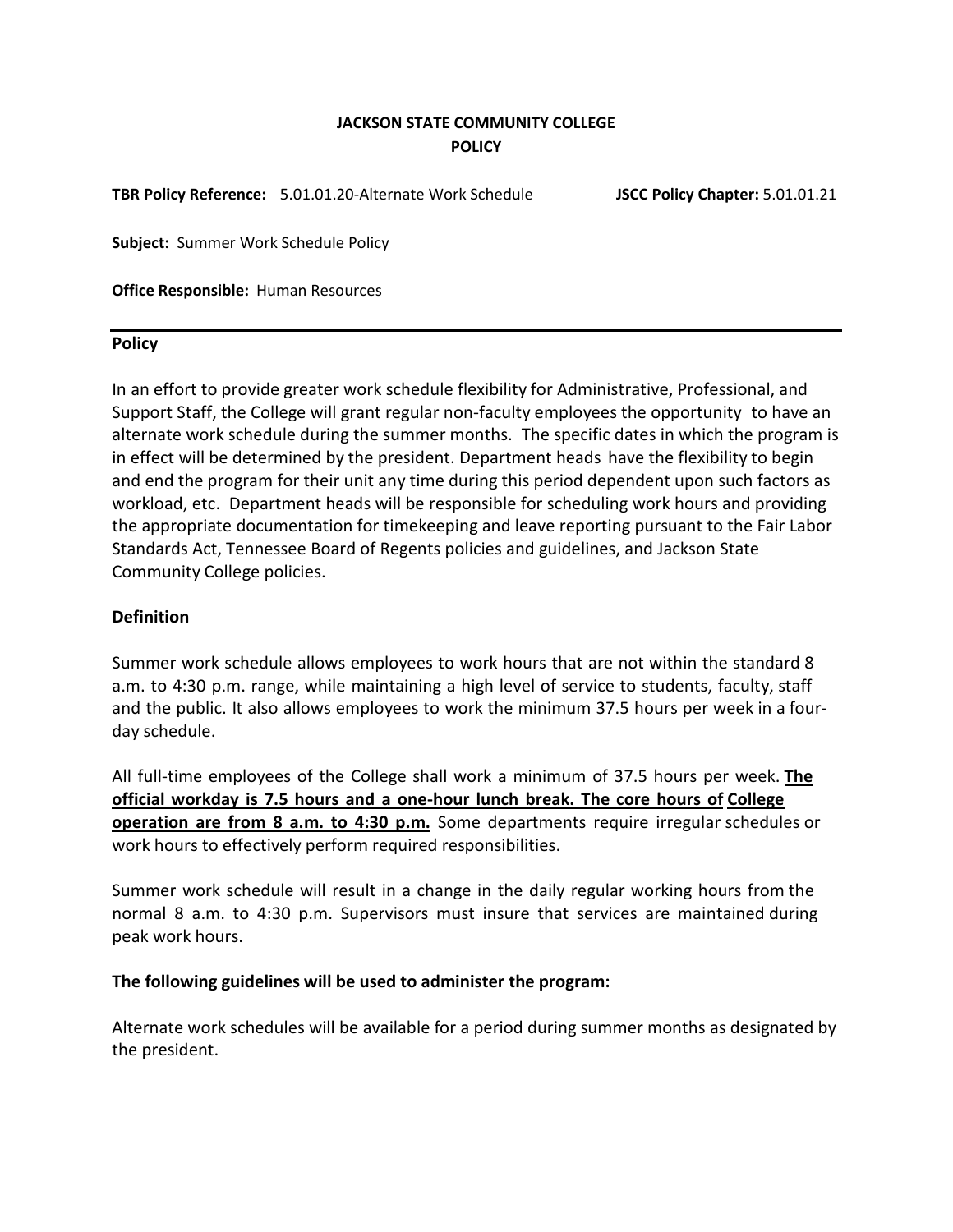While the college will maintain its five days per week normal operating schedule and summer hours, individual employees will be afforded the following 37.5 hours per-week-work schedule options:

1. A regular 37.5-hour work week, five days per week at 7.5 hours per day.

2. A 37.5-hour work week in four days with three 9.5-hour days and one 9.0-hour day. (All hours must be worked at the employee's central work place- where employee is normally located.)

3. A 37.5-hour work week in five days with four 8.5-hour days and one 3.5-hour day is worked.

4. Should an exempt employee work either of the summer work schedules and work the fifth day or the last half of the fifth day during the week the employee may bank the hours worked on the fifth day. The banking of hours and the use of them must be approved in advance by the employee's supervisor. Any banked hours must be used by the employee during the summer by a date designated by the president.

5. Should a non-exempt employee work more than 37.5 hours per week compensatory time off will accrue under our normal comp-time policy.

6. During weeks with a holiday all employees will work four 7.5-hour days and will be off on the holiday. Summer work schedules will not be in effect during those weeks.

7. Employees working the alternate four-day work schedule as described in number two above will be granted 20-minute breaks instead of the normal 15 minutes.

In order to schedule coverage for functions/offices it may not be possible for every employee to work a summer work schedule every week.

Your office is expected to be open for business as you would normally be during the summer months. Under the alternate summer work schedule the office may be closed for regular business before or after normal operating hours. For example, if the business office is normally from 8:00 a.m. until 4:30 p.m. and there are employees on an alternate summer work schedule working until 6:30 p.m. they would only be required to be open to serve customers during the 8:00 a.m. to 4:30 p.m. period. After 4:30 p.m. they could close the office and use the time to perform other regular tasks.

Employees **may not** skip the lunch hour and leave one hour early.

Excluding overtime hours, employees are required to either work or account for, by leave or other means 37.5 hours per week. For non-exempt employees, overtime hours will be approved and compensated in accordance with the regular overtime and compensatory time policy.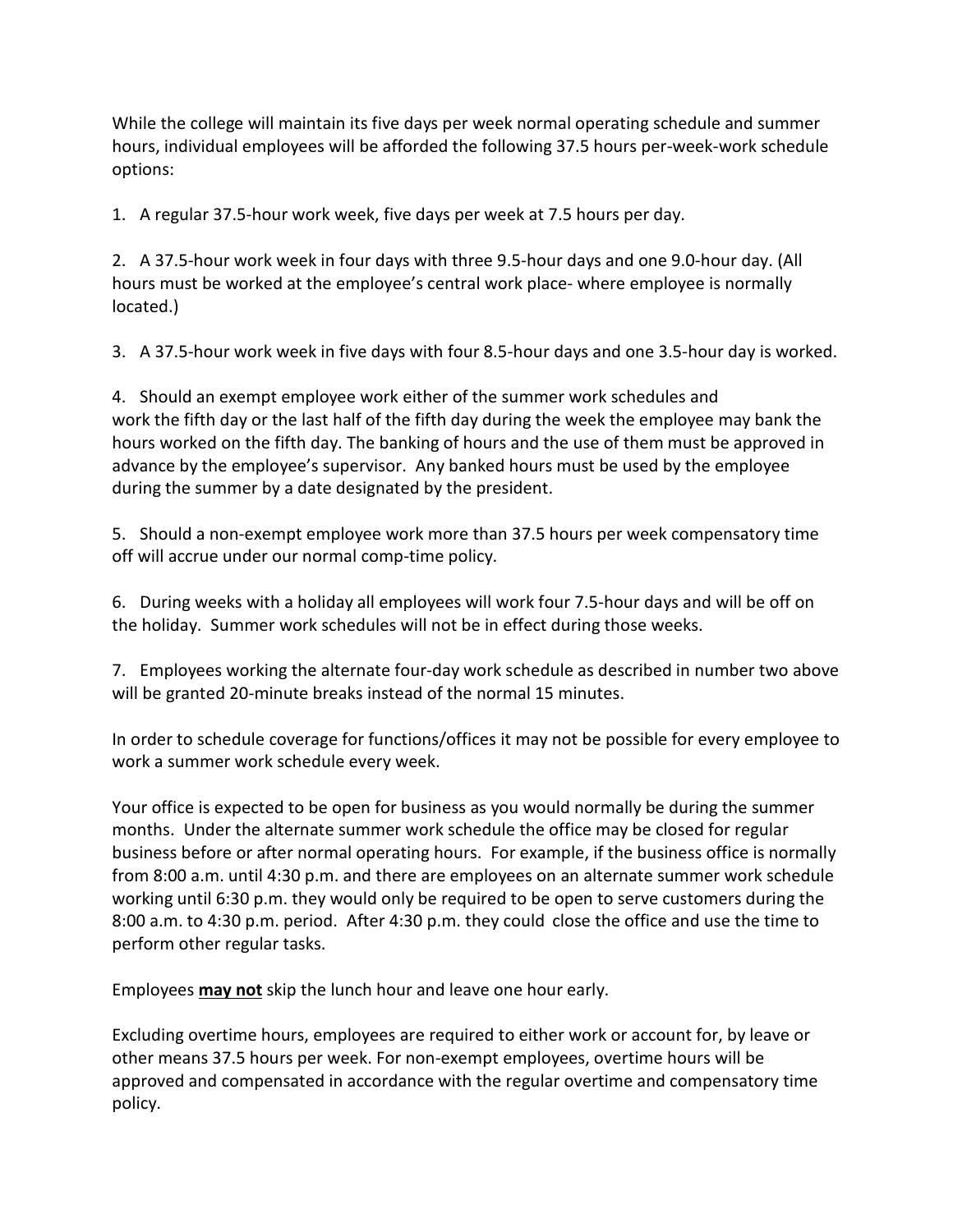An employee working a summer work schedule above 7.5 hours in a normal workday and is absent from work will be charged the number of hours scheduled to work that day. For leave purposes, for example, if an employee is scheduled to work 9.5 hours on a specific day and is out sick; they would be charged 9.5 hours of sick leave. Please note, an employee's accrual rate for annual and sick leave hours per month **will not** be adjusted based upon their alternate work schedule.

Employees desiring to work a summer work schedule must submit a request for work schedule change form to their department head. All offices must be covered from 8:00 a.m. to 4:30 p.m., Monday through Friday. Department heads must ensure coverage and have the right to reserve 8:00 a.m. to 4:30 p.m. schedules for specific positions and work areas. Although it is the college's intent that all employees that wish to participate in the program may do so, employee participation in this program is not guaranteed and is subject to the needs of the department and the College. Supervisors have the responsibility to approve or disapprove (with justification) summer work schedules.

Employees eligible for summer work schedules who do not submit a Request for Work Schedule Change Form for approval will work their regular assigned work schedule.

Department Heads may end the summer work schedule if problems develop with the employee or if operational needs require a change.

When the alternate work schedule ends or changes, proper notification to the Human Resources Office will be given from the department head indicating when the adjustment period was completed. A new form will be required to establish a different schedule other than 8:00 a.m. to 4:30 p.m.

A copy of the completed request for work schedule change form will be provided to the employee, copy to the department's files, and original filed in the employees personnel file.

Personnel actions or disagreements resulting from this program are not subject to the Complaint or Grievance Procedure.

## **Application Procedure**

To apply for alternate work schedule, an employee must complete the request for work scheduled change form and submit it to his/her immediate department head for approval.

## **Approval Procedure**

To approve an employee's request for summer work schedule, a supervisor must sign the employee's alternate work schedule form and obtain approval/signature from the appropriate vice president.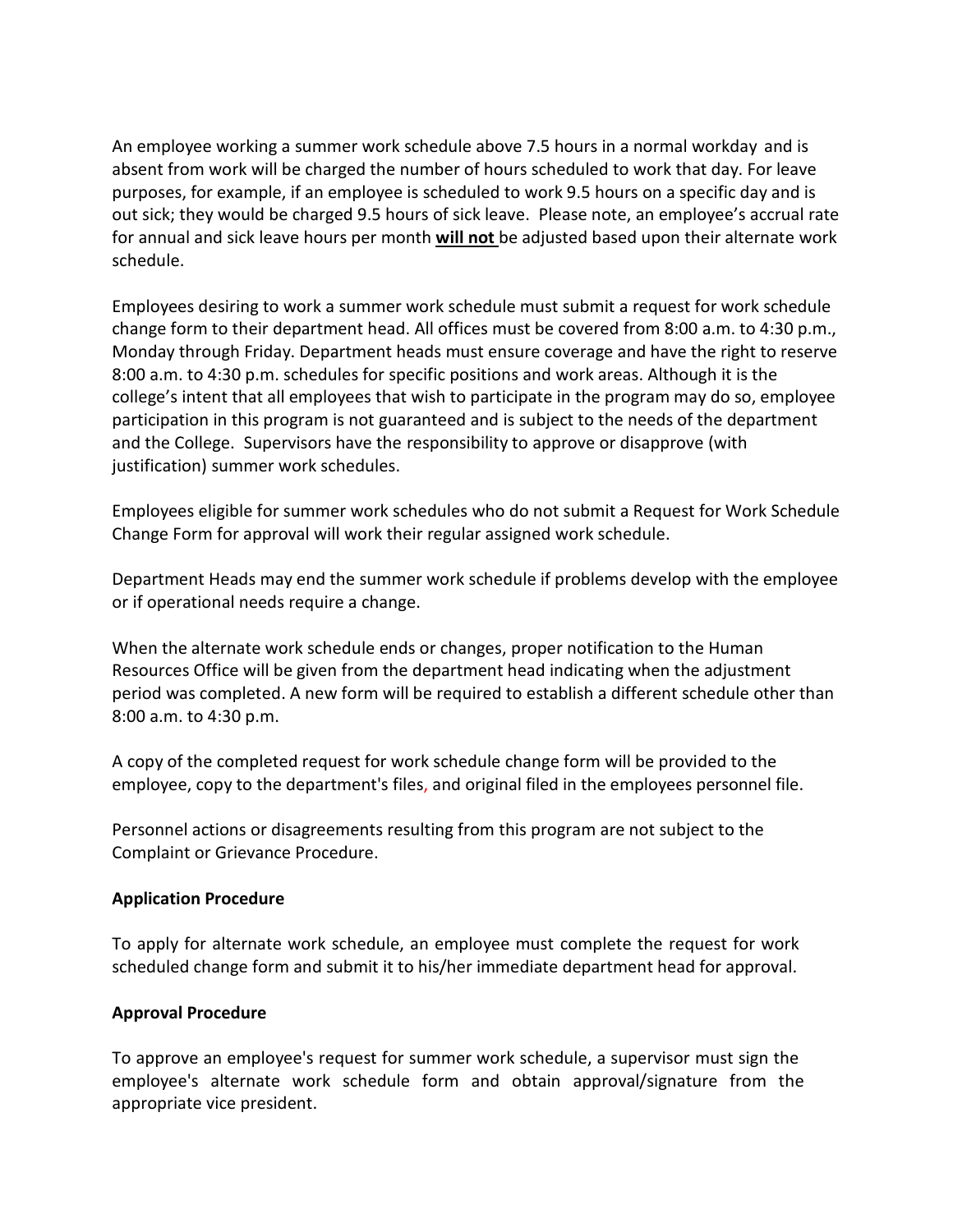A copy of the form must be given to the employee, a copy maintained by the department head, and the original filed in the employee's personnel file. and the original filed with Payroll Services Office.

Department heads will be responsible for scheduling work hours and providing the appropriate documentation for timekeeping and leave reporting pursuant to the Fair Labor Standards Act, Tennessee Board of Regents policies and guidelines, and College policies and procedures.

Summer work scheduling must be approved **in advance** by department head and the vice president with documentation on file in the Human Resource office.

## **Disapproving or Revoking Procedure**

The immediate department head or vice president may limit the privilege of summer work schedule based upon the operational needs of the department.

Summer work schedule is a privilege, and if abused can be ended at the discretion of the department head.

The department head must provide adequate justification for disapproving or revoking a request. The supervisor is required to give the employee a copy of the application, informing him/her of the disapproved/revoked schedule, and then file the original with the Office of Human Resources.

Original Date Effective: 5/18/2022, President's Cabinet